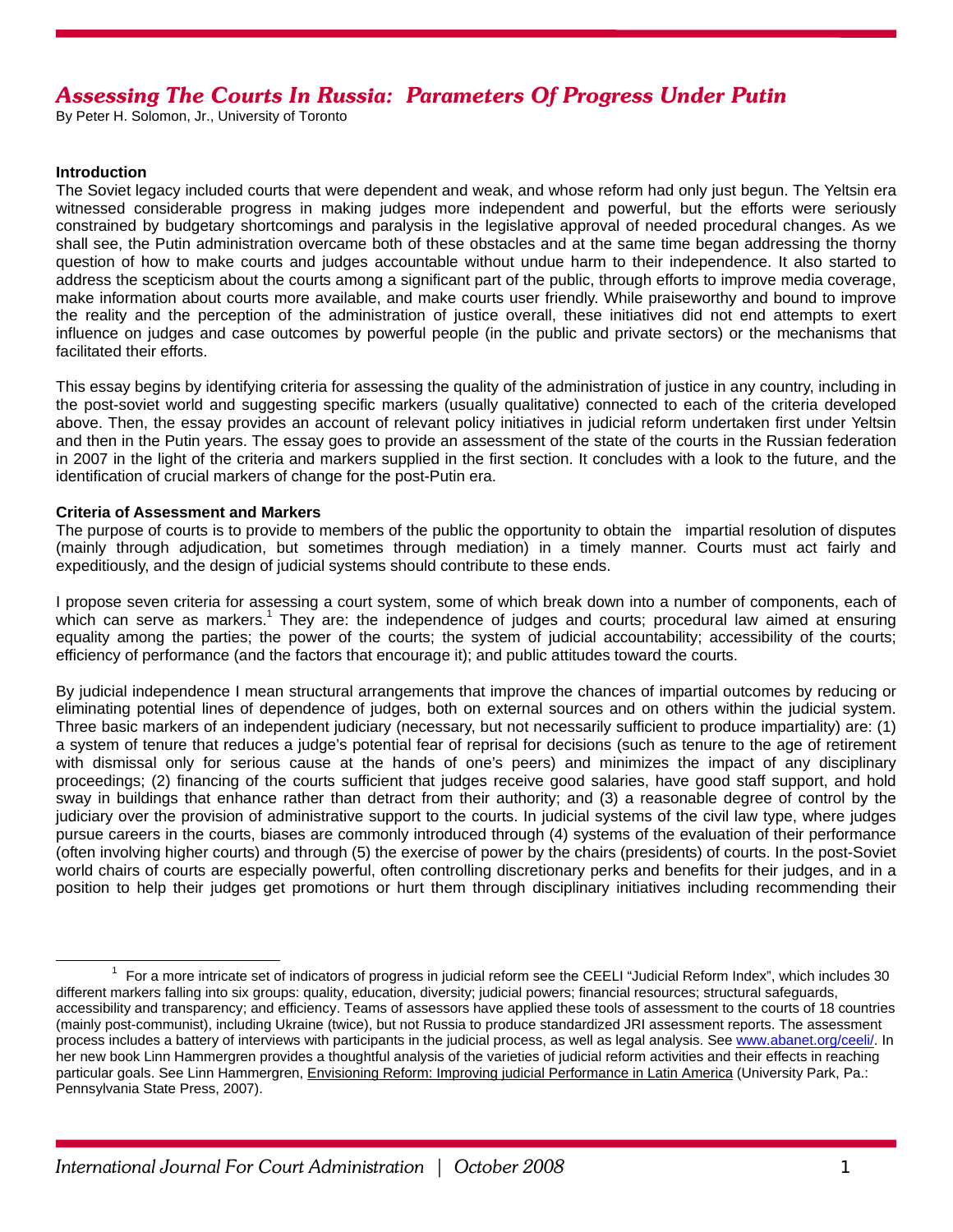dismissal. At the same time, chairs represent a conduit for requests from the outside regarding particular cases, and they often control the assignment of at least important or hard cases.<sup>2</sup>

At least in criminal cases Soviet procedural law introduced a strong prosecutorial bias, which was reinforced by informal practices. In both the pre-trial and trial phases, the sides were from equal (a consequence of the distorted Soviet form of neoinquisitorialism), and already in the 1991 Conception of Judicial Reform, reform minded jurists pushed for a more adversarial system. The extent to which the practice of criminal justice (as opposed to the law) is truly adversarial and defence has rights comparable to the prosecution represents another criterion of fairness. At the same time, an end to the discouragement of acquittals (a key informal practice dating from the late 1940s) would also mark a significant improvement.<sup>3</sup>

The empowerment of courts and judges represents a mark of their importance in government and society. In my lexicon, judicial power refers to scope of jurisdiction (does it include sensitive matters such constitutional interpretation, administrative justice (complaints against government actions), and high profile commercial disputes?), to the degree of discretion (including right to interpret laws), and to the authority of judges, as reflected in the extent to which their decisions are implemented.<sup>4</sup>

The more power judges exercise, the more other actors seek to make them accountable for their actions, but most forms of accountability come only at the price of compromises with judicial independence. This is true of judicial elections (as used in many states of the USA) and of the systems of evaluating judges found in countries of Western Europe. Yet, any attempts to reduce corruption in the administration of justice involve increased accountability. To ensure that measures of accountability do more good than harm to fair adjudication calls for striking careful balances. Another kind of accountability can be provided by the publication or posting on websites of court decisions, a new practice in the post-Soviet world for all but the highest courts.

To perform their social functions, courts must also be accessible to most of the population and for more than just defence against a criminal charge. In most Western countries courts are too expensive for ordinary citizens, and legal aid programs limited in their coverage. One marker of accessibility is the nature of legal aid and public defender systems. Another is the extent to which the courts are themselves user friendly institutions with an ethic of service. Signs of this include: good buildings with adequate waiting areas and washrooms for the public, places to pay court fees, access to photocopiers, good signage and easy access to information about filing cases, convenient hours of access in the registries, and even electronic kiosks. Information about court activity may also be provided on court websites.

The efficiency of courts also matters to their users, who react strongly to unreasonable delays. The requirements of procedural law help keep most cases under control, but increases in caseload can lead to temporary problems (especially in the arbitrazh courts). The raw data on length of cases and backlogs are useful for inter-court comparisons within Russia, but, as we shall see, do not suggest any systemic problems, with the addition of justices of the peace. Still, the efficiency of courts and the quality of service they provide the public is affected by such markers as the nature and quality of staff and the judge-centered system of case management, as well as requirements of procedural law. The drastic underpayment of court staff, including the new post of court administrator, weakens the operations of the courts by encouraging turnover.

Finally, while the public's assessment of the courts reflects a negative view of government in general, as well as gossip about the courts, public opinion data can serve as a crude way of measuring change. In fact, the current Russian government plan for the improvement of the courts has made annual improvements in public attitudes into a metric for measuring the success of the Plan! (see Appendix 2 "Tselevye indicatory i pokazateli").

#### **Courts and their Reform under Yeltsin**

In the nine years of Boris Yeltsin's presidency, starting before the USSR broke apart, Russia embarked on systematic reform of the courts and judiciary that involved simultaneously empowering the courts and establishing many of the conditions associated with judicial independence. During the window of opportunity for radical change, 1990-1993, courts

 $\overline{\phantom{a}}$ <sup>2</sup> Peter H. Solomon, Jr., "Informal Practices in Russian Justice: Probing the Limits of Post-Soviet Reform," in Russia, Europe, and the Rule of Law, edited Ferdinand Feldbrugge (Leiden: Martinus Nijhoff, 2007), 79-92.

<sup>&</sup>lt;sup>3</sup> See Peter H. Solomon, Jr., "The Criminal Procedure Code of 2001: Will it Make Russian Justice More Fair?" in Ruling Russia: Law, Crime and Justice in a Changing Society, edited William Pridemore (Lanhan: Rowan and Littlefield, 2005), 77-100. 4

Peter H. Solomon, Jr., "Courts in Russia: Independence, Power and Accountability," in Judicial Integrity, edited by Andras Sajo (Leiden: Martinus Nijhoff, 2004), 225-253.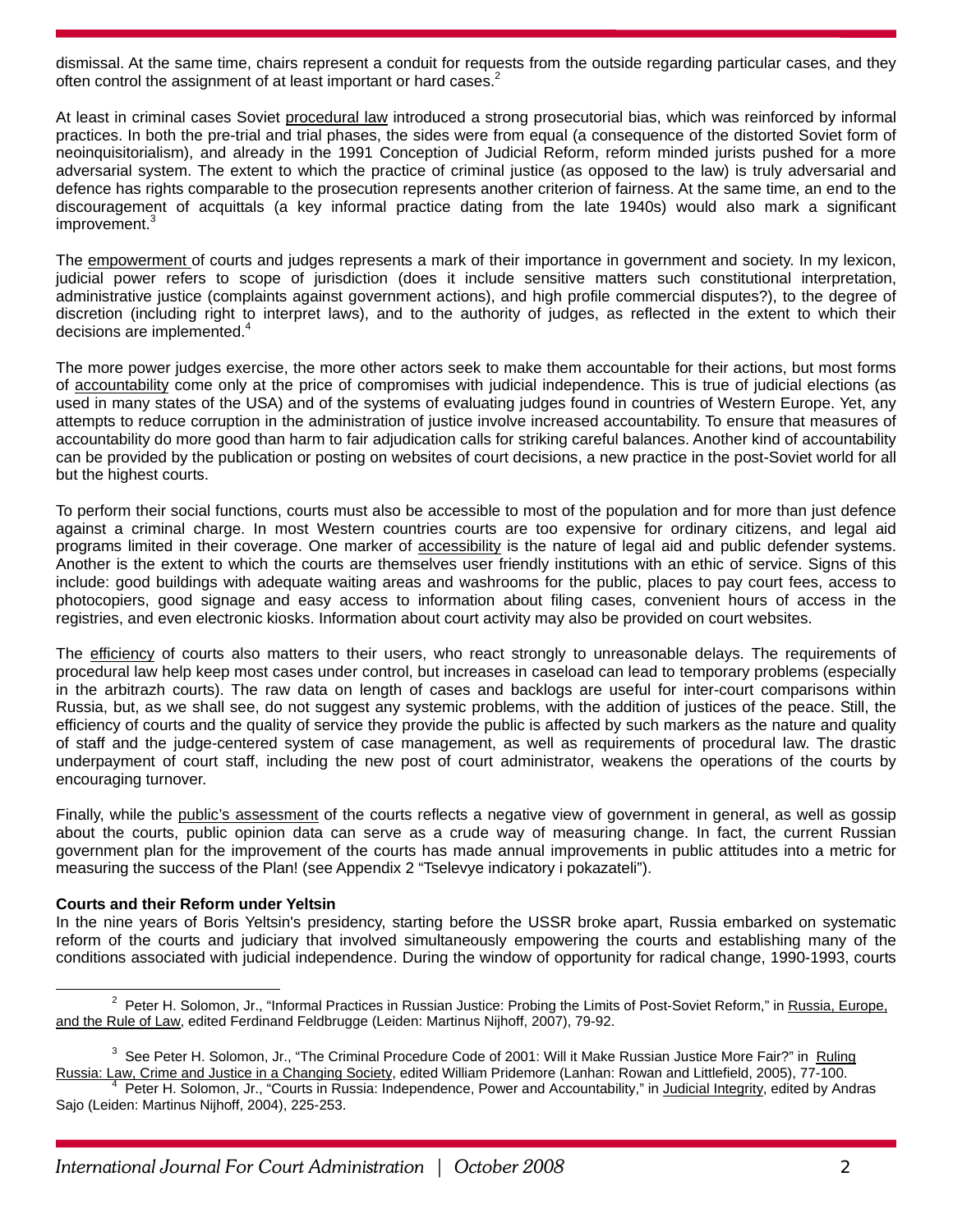of one kind or another assumed jurisdiction over constitutional, administrative, and commercial disputes. At the same time, judges on most courts gained life appointments (after a probationary stage) with release only for cause and after review by their peers on the Judicial Qualification Commissions (bodies established already from 1988). Later in the decade the administration of the courts moved out of the executive branch into a Judicial Department under the Supreme Court, and a major expansion of the court capacity was authorized through the creation of Justices of the Peace, themselves creatures of the subjects of the Federation. These later achievements resulted from the political efforts of the judicial community, realized through the Council of Judges and periodic Congresses of judges

The progress of reform was held back, however, by the drastic shortage of funds for the courts and the failure of jurists and the legislature to agree on new codes of criminal and civil procedure. Before and especially during the financial crisis, courts overall received miserly budgets, and lost parts of those through sequestration. Some courts had no money left after paying salaries, and in the mid and late 1990s it was common for courts on the federal budget to receive significant supplementary funding from local governments and private firms, despite the troubling implications for judicial independence. Equally important, the courts remained shabby places, as repairs were not undertaken and little automation attempted. Caseloads rose, but neither new judges nor extra staff were recruited. The prestige of judges remained low, and most new judges came from work in law enforcement or as court secretaries. Hardly any graduates of full time day law faculties became judges. At the same time, the authority of courts was limited, as revealed by the problems securing implementation of many decisions of both the Constitutional Court's and especially the arbitrazh courts's decisions in disputes among private firms. Officials sometimes ignored decisions of the former, and the loser firms in debt collection cases often succeeded in hiding assets from the bailiffs, leading the victors to turn to private enforcement. Moreover, the laws themselves were often vague and contradictory.

By the end of the Yeltsin years the courts had gained key elements of independence and power (tenure and self-rule: new jurisdiction), but lacked others (financial security; authority to secure implementation). At the same time, severe underfunding and the delays in procedural reform held back progress in making the courts fair, efficient, and accessible. This state of affairs was reflected in low public appraisal of the courts and concerns about suspected corruption.<sup>5</sup>

# **Judicial Reform under Putin**

Vladimir Putin's presidency has done much to improve the courts and advance judicial reform in Russia, compensating for the most serious omissions of the Yeltsin years. While Putin's government had far more resources to put into the courts than did Yeltsin's (because of better tax collection and oil revenues), the decision to so do was largely that of the President, who was committed to improving law and the courts as mechanisms of governance and economic growth. Already in the first years, the new administration promoted hierarchy of laws and sought to reduce inconsistencies in the laws of different levels of government, this as part of the plan to counteract slippage of power from the federal centre. Further, the Putin government succeeded in getting the legal community and the legislature alike to reach compromises and approve new procedural codes, which went into effect in 2002 (criminal) and 2003 (civil). While imperfect, they stand to have a long-term positive impact on fairness of court decisions, if only because of the new requirements for adversarialism. The most dramatic and significant contribution of the Putin government to judicial reform lay in the dramatic increase in funding of the courts, a process initiated in the Plan for the Improvement of the Courts, 2002-2006 (more than 44 billion rubles), and continued in the analogous Plan "Development of the Court System for 2007-2011".<sup>6</sup> As we shall see, the new spending did much to improve the courts according to the criteria and markers outlined above. At the same time, the regime struggled with the accountability of judges, trying to find ways of discouraging improper conduct without excessive threats to judicial independence.

The new money provided in the first Plan supported inter alia: significant raises in the salaries of judges (but sadly not also of court staff); partial support for the establishment of the planned network of justices of the peace, who quickly took over a large share of ordinary cases (30% criminal; 65% civil; all administrative violations), leaving the district courts with reduced loads; the introduction of jury trials as an option in all regional level courts, except Chechnya (a costly venture); significant expansion in the staff of courts of general jurisdiction, with the establishment of the position of clerk or judicial assistant; the repair of many court buildings; the provision of more bailiffs to enhance court security; and steps toward the computerization of the courts.

The second, or current Plan, continues elements of the first plan (improvement of court buildings; computerization), but adds to them a battery of measures to make courts more open and transparent and raise public trust in the courts. These

<sup>5</sup>  $5$  On Yeltsin era judicial reform see Peter H. Solomon, Jr., and Todd S. Foglesong, Courts and Transition in Russia: The Challenge of Judicial Reform (Boulder: Westview, 2000).

 $^6$  The Plan is available on the website of the High Arbitrazh Court: www.arbitr.ru under the heading "Federal'nye tselevye programmy".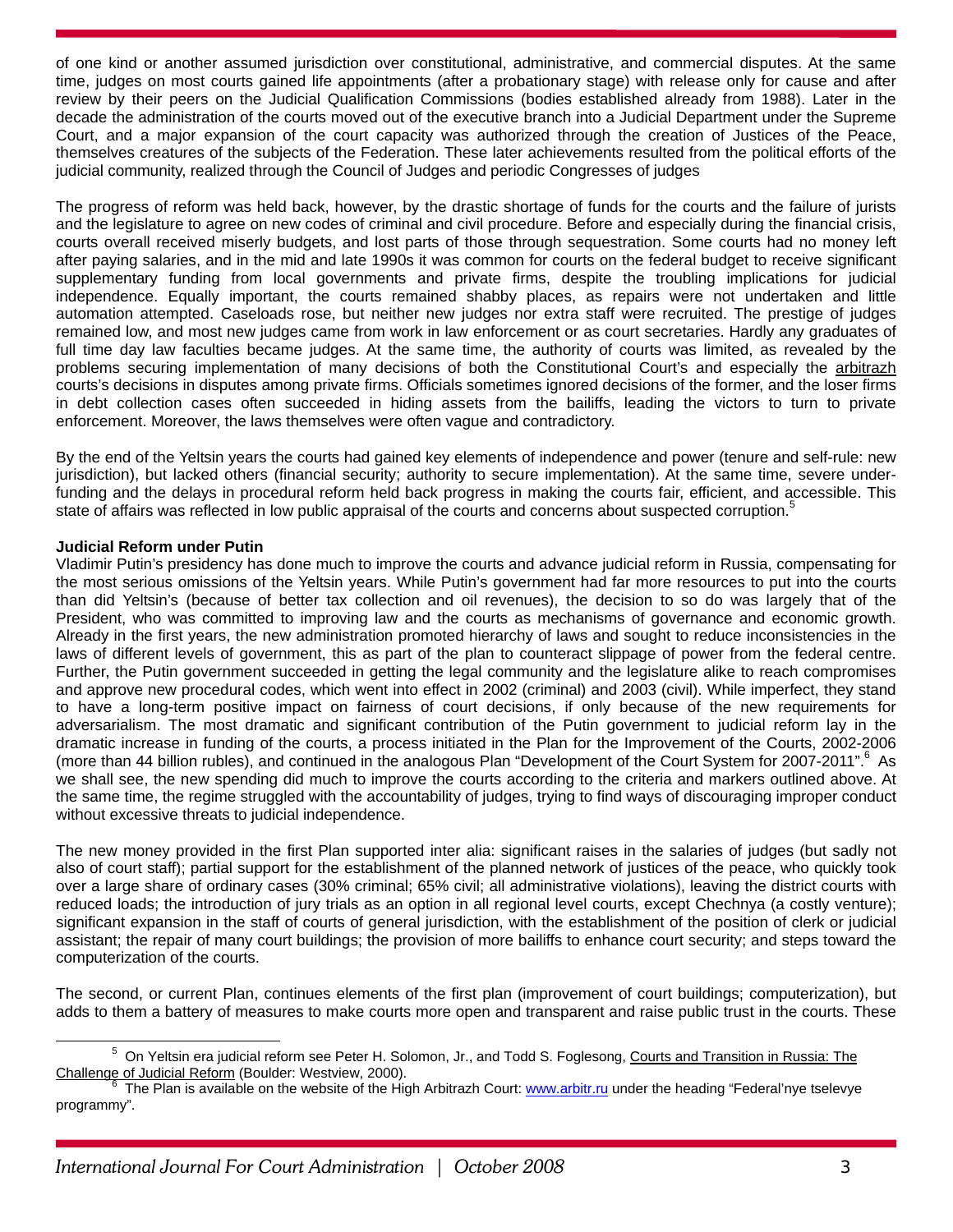include the development of court websites and databanks, which are to include the written decisions in most cases as well as information about the courts and their work; the diffusion of the new post of press-secretary of the court (press secretaries are now found even in some district courts); the development of specialized juvenile panels; and experiments with psychological services to help judges. The Plan includes in an appendix a set of indicators of success (metrics) that feature annual increases in the share of the public trusting the courts, along with a decline in the public's experiencing rudeness on the part of court personnel.

The repeated initiation of new measures of accountability for judges—spurred in large part by the impulse to combat the appearance (or reality) of corruption-- has come mainly from outside the court system, especially from the Ministry of Economic Development and Trade (MERT) and specialists associated with it, and recently from the High Arbitrazh Court as well. Most the Ministry's proposals have been controversial, arousing opposition from the judicial community, in part because its power and prerogatives were threatened. Thus, in 2002 the threat to life tenure of judges was countered, but the membership of the Judicial Qualification Commissions that decide on judges' firing for cause was changed, so that instead of all judges, one third of the members would be jurists form outside the courts, and a presidential representative would also be included. In 2004 the head of the Federation Council Mironov proposed reducing the share of judges to half, but this suggestion was rebuffed. Also in 2002 judges lost their strong protections against the launching of criminal prosecutions against them and disciplinary measures short of firing were revived. After a fresh wave of finger pointing about corruption in 2005, the new head of the High Arbitrazh Count Anton Ivanov urged that judges be forced to declare all sources of income and assets (an idea that may well be realized—see the relevant draft law on the Court's website). Other proposed accountability measures include enforceable conflict of interest rules for lawyers and judges and having judges keep diaries of meetings with members of the public outside of the trial setting.<sup>7</sup>

## **The State of the Courts in 2007**

What was the impact of judicial reform activity of the Putin era? To what extent were the various criteria outlined at the start of this paper realized? The answer is: to a considerable degree, but not entirely, and as usual the devil is in the details.

The increases in salaries of judges (the base is now \$1,000 a month, a reasonably high salary in most Russian cities) and the improved funding of court operations—along with the life tenure and administration of the courts by the Judicial Department means that all of the standard formal elements of judicial independence are in place. But informal practices still facilitate the occasional intervention of powerful persons in cases that matter to them. Russia remains a world based upon exchange relationships, and even with better financial support most chairs of courts need good relations with local officials and notables. In turn, those chairs remain extraordinarily powerful figures who bear legal responsibility for the management of their courts and who control the careers of their judges. The chair's personal assessment of each judge is crucial to potential promotion, and should a judge fall from grace, the chair has many ways to punish her/him—within the court and beyond. In practice, chairs easily find pretexts to initiate firing for cause, and the JQCs tend to listen to the chairs, even when they are not members. Often, the chair serves as conduit for outside requests, and with the power of case assignment can ensure that a cooperative or mature judge handles the case. Chairs now serve for two consecutive six year terms (once the term was unlimited), and are appointed by the President after a lengthy review process.<sup>8</sup> The attitudes of Chairs also affect the extent of corruption in a particular court, along with the norms of local culture.<sup>9</sup>

While the new criminal procedure code calls for adversarial trials and increases somewhat the legal resources of the defence during the pre-trial phase, an accusatorial bias still colours the administration of criminal justice. The discouragement of acquittals remains in place and overall judges sitting alone give slight more than 1% acquittals (up from .5%), despite the loss of the main alternative "return to supplementary investigation" and despite the fact that juries acquit at a rate of 15-20%. Judges still face other quantitative indicators of performance like "stability of sentences", which in turn promote conformist behaviour in sentencing. The Criminal Procedure Code of 2001 put into place a modest version of plea bargaining (based on the Italian model), whereby for lesser offences (five year maximum) the accused could admit

<sup>7</sup> <sup>7</sup> See Peter H. Solomon, Jr.: "Putin's Judicial Reform: Making Judges Accountable as well as Independent," East European Constitutional Review, 11:1-2 (Winter-Spring 2002), 101-107; "Courts and Federalism in Putin's Russia" (with Alexei Trochev), in The Dynamics of Russian Poliitics: Putin's Reform of Federal-Regional Relations 2, edited Peter Reddaway and Robert Orttnung (Lanham: Rowan and Littlefield, 2005), 91-122; "Threats of Judicial Counterreform in Putin's Russia," revised and expanded version in Remaking the Role of Law: Commercial Law in Russia and the CIS, edited by Kathryn Hendley (Huntington, N.Y.: Juris, 2007), 1-40.

Solomon, "Informal Institutions;" Alexei Trochev, "Judicial Selection in Russia: Towards Accountability and Centralization," in Appointing Judges in an Age of Judicial Power: Critical Perspectives from around the World, edited by Kate Malleson and Peter H. Russell (Toronto: University of Toronto press, 2006), 375-394.

Note that payments to judges often constitute service fees more than bribes and often do not affect the outcome of cases. Both sides may pay; the real winner may be "taxed"; or the decision be reversed by a higher court.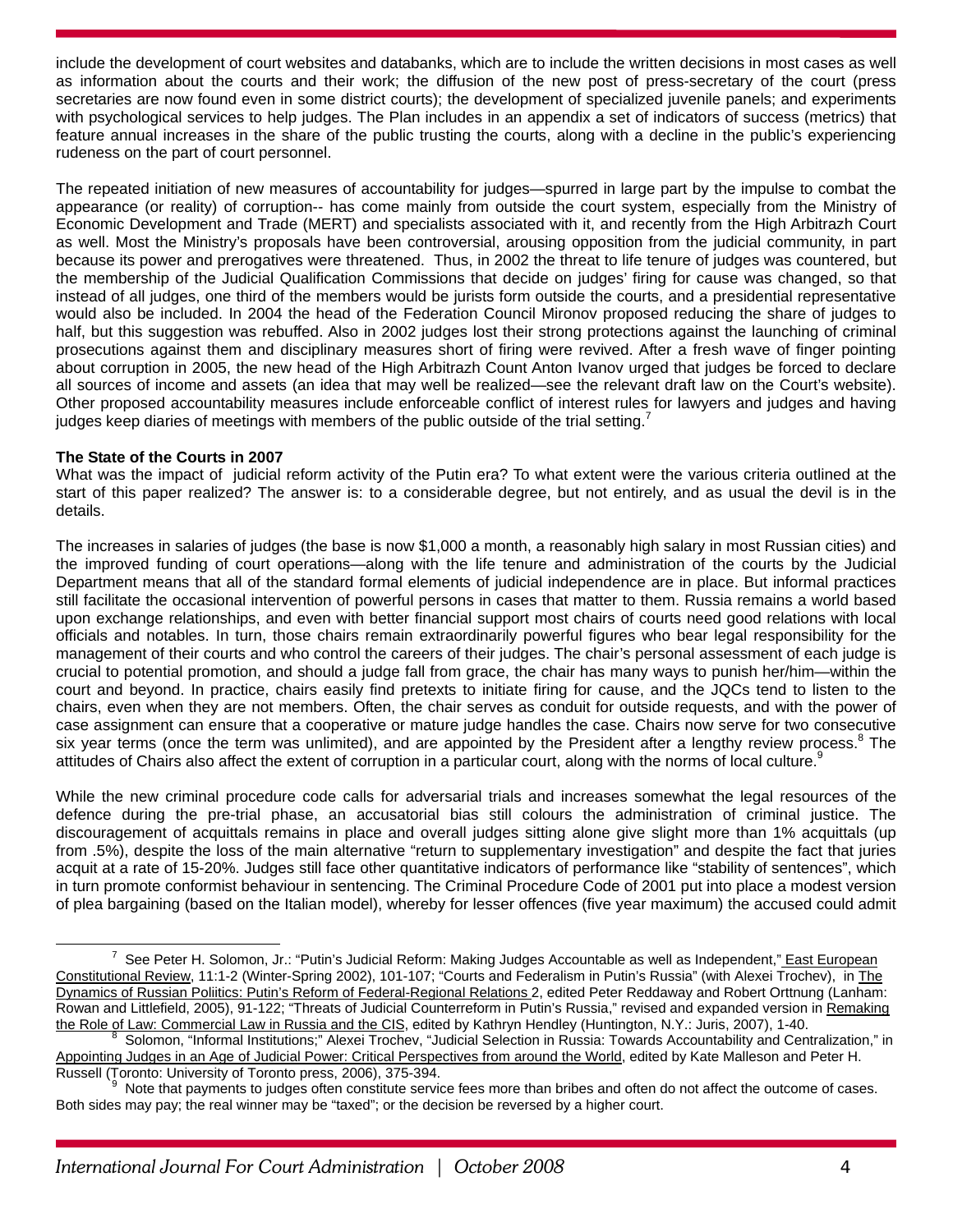guilt and wave the examination of evidence at trial in exchange for a sentence in the bottom two thirds of the legal range.10 In July 2003 the simplified procedure was extended to serious crimes (with ten year maximums), although in 2006 the Supreme proposed eliminating this extension. This "shortened procedure" was used in 2006 in 37.5% of cases at district courts and 47% by justices of the peace. It is used especially in cases of theft, narcotics, weapons possession, misappropriation, and ecological crimes.<sup>11</sup>

Despite threats (including an attempt to deprive the Constitutional Court of its power to declare laws null and void), courts in Russia have the full panoply of politically sensitive jurisdiction. Administrative justice has been the jewel in the crown, as all sorts of courts, including military tribunals and arbitrazh courts, have satisfied citizen complaints against officials at well above the fifty percent level. Even complaints against the legality of normative acts of ministries come out in favour of the complainant (and against the government) around thirty percent of the time. Most of the complaints have involved social benefits or the conduct of police; there is no separate data on complaints of a politically sensitive nature.<sup>12</sup> The Supreme Court has pushed for the establishment of a separate set of administrative courts under its aegis, but so far resistance from the High Arbitrazh Court and the State Legal Administration of the Presidency has stymied the initiative.

New appointments have made the Constitutional Court less daring then before, but it still plays a positive role in cases relating to federalism and human rights.<sup>13</sup> The decision to move the Court to St. Petersburg struck many observers as an attempt to marginalize the body, as well as start to make St. Petersburg a second capital. Judges saw the readiness of the other branches to move a court against its will as a sign of political condescension toward the judiciary.<sup>14</sup>

Implementation of court decisions through formal procedures has improved somewhat in recent years, as the official numbers show, but far more parties to cases fail to comply with court decisions directly than should be the case, and the use of extra judicial implementation services is still commonplace, though perhaps also on the decline.

The impact of the new accountability measures is hard to assess. I have seen no systematic studies of the conduct of the Judicial Qualification Commissions before and after their change in composition. The constant chatter about judicial corruption in 2005-2006 and threats of various reactions likely put some judges on the defensive. The prospect of the posting of decisions on websites aroused opposition among many judges, who disliked the need to produce documents of a standard that their colleagues might read and perhaps feared that the occasional improper decision would be most noticeable.

Meeting the challenge of making courts in Russia truly accessible is only in its early stages. There are some examples of courts that are user friendly (including model courts developed under Canadian and US projects), but overall this is not the rule yet.<sup>15</sup> Moreover, the system of legal aid, which was among the world's best in Soviet times, has declined. Eligibility for low income persons is limited to criminal cases and a small group of civil cases; somewhat broader coverage is available to targeted social groups like veterans and the disabled.16 No one gets legal aid to pursue complaints against mistreatment by government officials. However, it is still relatively easy to go to court without a lawyer. There is still a tradition of courts providing counsel to persons wishing to file cases, although more and more judicial assistants and consultants are replacing judges in providing the advice. Moreover, the justice of the peace courts were designed to be

<sup>&</sup>lt;sup>10</sup> Solomon, "The Criminal Procedure Code of 2001."<br><sup>11</sup> 2006 data on the work of regional and district courts and the JPs is on the website of the Judicial Department: www.cdep.ru, then hit "statistika".

<sup>&</sup>lt;sup>12</sup> Peter H. Solomon, Jr., "Judicial Power in Russia: Through the Prism of Administrative Justice," Law and Society Review,<br>38:3 (Sept 2004), 549-582.

See Alexei Trochev, The Role of the Constitutional Court in Russian Politics, 1990-2006 (Cambridge University Press,

forthcoming).<br><sup>14</sup> Solomon, "Threats of Judicial Counterreform."<br><sup>15</sup> Peter H. Solomon, Jr., and Pamela Ryder-Lahey, <u>Model District Courts in Action: Achievements and Lessons in a Russian-</u> Canadian Collaboration (Ottawa: Office of the Commissioner for Federal Judicial Affairs, 2004); Vladimir Maksimov and Peter Solomon, eds., Rol' administratorov v organizatsionnom obespechenii deiatelnosti sudov obshchei iurisdikitsii: Prakticheskoe posobie (Moscow: Sudebnyi Department, 2005).<br><sup>16</sup> See Pamela Jordan, <u>Defending Rights in Russia: Lawyers, the State, and legal Reform in the Post-Soviet Era</u> (Vancouver:

UBC Press, 2005), and Eugene Huskey, "The Bar's Triumph or Shame? The Founding of Chambers of Advocates in Putin's Russia," in Public Policy and Law in Russia: In Search of a Unified Legal and Political Space, edited Robert Sharlet and Ferdinand Feldbrugge (Leiden: Martinus Nijhoff, 2005), 149-168.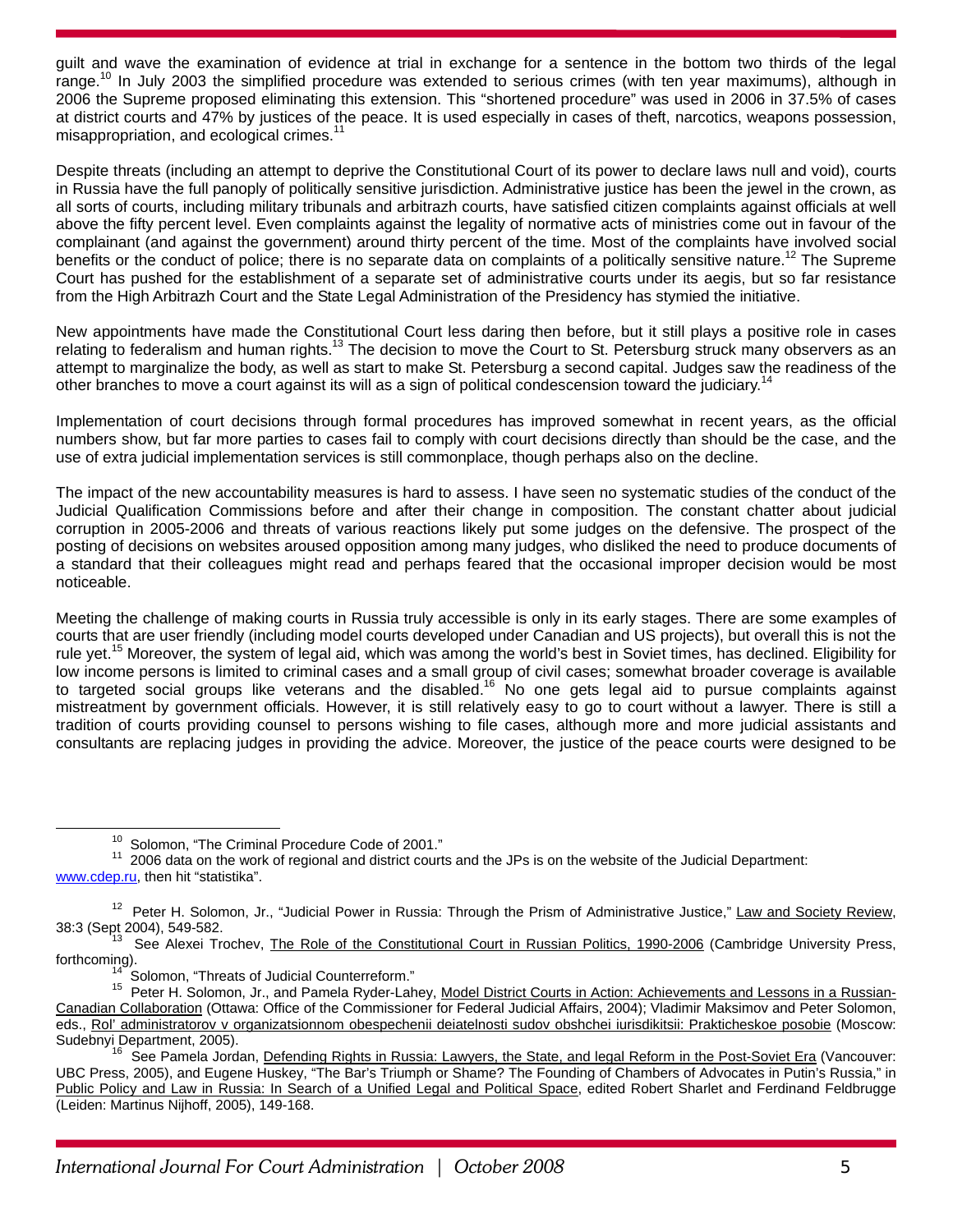simple and accessible.<sup>17</sup> Still, the designers of the new Plan for the Development of the Court System were correct to privilege accessibility, especially if they seek to improve public confidence in the courts.

The efficiency of courts matters greatly to their users everywhere. Even before the Putin era initiatives of expanding the number of judges, adding staff, and computerization, courts in Russia did much better on most parameters than their counterparts in the West, at least for civil cases. The situation now is even better. The legal time frame, for ordinary civil cases of three months, was met most of the time (94% of cases in 2006), although there was variation from court to court. Arbitrazh courts also met the times requirements in almost 95% of cases. In criminal cases the record was even better (in 2006 97.1% overall), and the violations were usually not to fault of judges but stemmed from the need to postpone trials when victims or witnesses did not appear. The average time for a criminal case between the arrival of the file at court and disposition stood at 2 months in the district courts and JPs (2.6 months in regional courts); for a civil case 2.7 months in district court, 1.2 months by JPs, and 2.2 months in regional courts. (I do not have comparable data for the arbitrazh courts. The average caseload for their judges doubled between 1992 and 2006, but many of these represented initiatives of the tax authorities, either to collect fines or avoid returning overpayments, and legal changes from 2005 produced a major drop in these cases in 2006).<sup>18</sup> Still, what made some cases long was not the trial phase, but what came before and after. Sometimes, investigators did not conclude their work within the required six months, and usually they could get extensions. Then, the post trial appeals, whether cassation or supervisory in nature, added to the time line. Cassation and supervisory reviews in criminal cases could lead to new trials sometimes preceded by new investigations. The bottom line, though, was that the bulk of cases was processed more quickly in Russia than in Western countries, and only a small share of cases became victim of overly complicated procedural norms.

The changes in the Putin years ensured that the courts could cope with a steady increase in the number of cases presented, and improve their overall rate of performance. In some courts (especially district ones), judges reported getting off the conveyor belt, having time to do research about legal issues presented in cases, and above all to "think". This was often not the case for justices of the peace, who faced huge caseloads, or for judges on some basic level arbitrazh courts (at the regional level), who faced an onslaught of petty cases involving fines for late payment of taxes. Rumour has it that sometimes arbitrazh court judges received payments to speed up the processing of particular cases and give them priority, but few courts had serious backlogs.

One would not expect that public attitudes toward the courts would be especially good, given the overall quality of governance in the RF and cynicism about other government agencies and the fact that most courts were not yet user friendly. However, the latest survey conduct in early June 2007 by the Russian Academy of State Service found that 26% trusted the courts, as opposed to 38% who did not. This finding was better than typical public opinion reports from even five years before, and considerably better than comparable data from a few years ago for Spain and Italy. Moreover, such national level data likely concealed regional variation within the Russian Federation. A new survey conducted on the website of the Arbitrazh Court of St. Petersburg and Leningrad region found that 60% of the respondents trusted arbitrazh courts. 50% expressed confidence in the decisions of all the courts of Russia.<sup>1</sup>

It is unclear to what extent respondents to surveys rely upon gossip or an expectation that they should be critical of the courts. What is clear is that when members of the public have legal problems, they put aside their doubts and turn to the courts in droves. The number of civil cases heard in 2006 was more than 7.5 million, compared to 3.04 million in 1996 and 1.65 million in 1990.

# **Markers for the Future**

Suppose one is concerned about the future of courts and judges in the Russian Federation. What should one look for? What potential changes would auger well, even herald the arrival of full-fledged independent and trustworthy courts? Here are a few candidates, which, taken together, would make a difference.

1. A decision to remake chairs of courts and their power through changes in their selection and tenure (short terms, elected by their peers). To become primus inter pares and rotate, rather than long term directors or bosses.

<sup>&</sup>lt;sup>17</sup> Peter H. Solomon, Jr., "The New Justices of the Peace in the Russian Federation: A Cornerstone of Judicial Reform?"<br>Demokratizatsiia, 11:3 (Summer 2003), 363-380.

 $\frac{18}{13}$  Data in this paragraph come from the websites of the Judicial Department RF and the High Arbitrazh Court (see notes 6 and 11).

<sup>&</sup>lt;sup>19</sup> Anastasia Kornia, "Sudam ne veriat," Vedomosti, 9 August 2007; "Posetiteli saita arbitrazhnogo suda veriat v pravosudie," Fontanka.ru, 22 August 2007; Jose Juan Toharia, "Evaluating Systems of Justice through Public Opinion," in Beyond Common Knowledge: Empirical Approaches to the Rule of Law, edited Erik Jensen and Thomas Heller (Stanford: Stanford University Press, 2003).